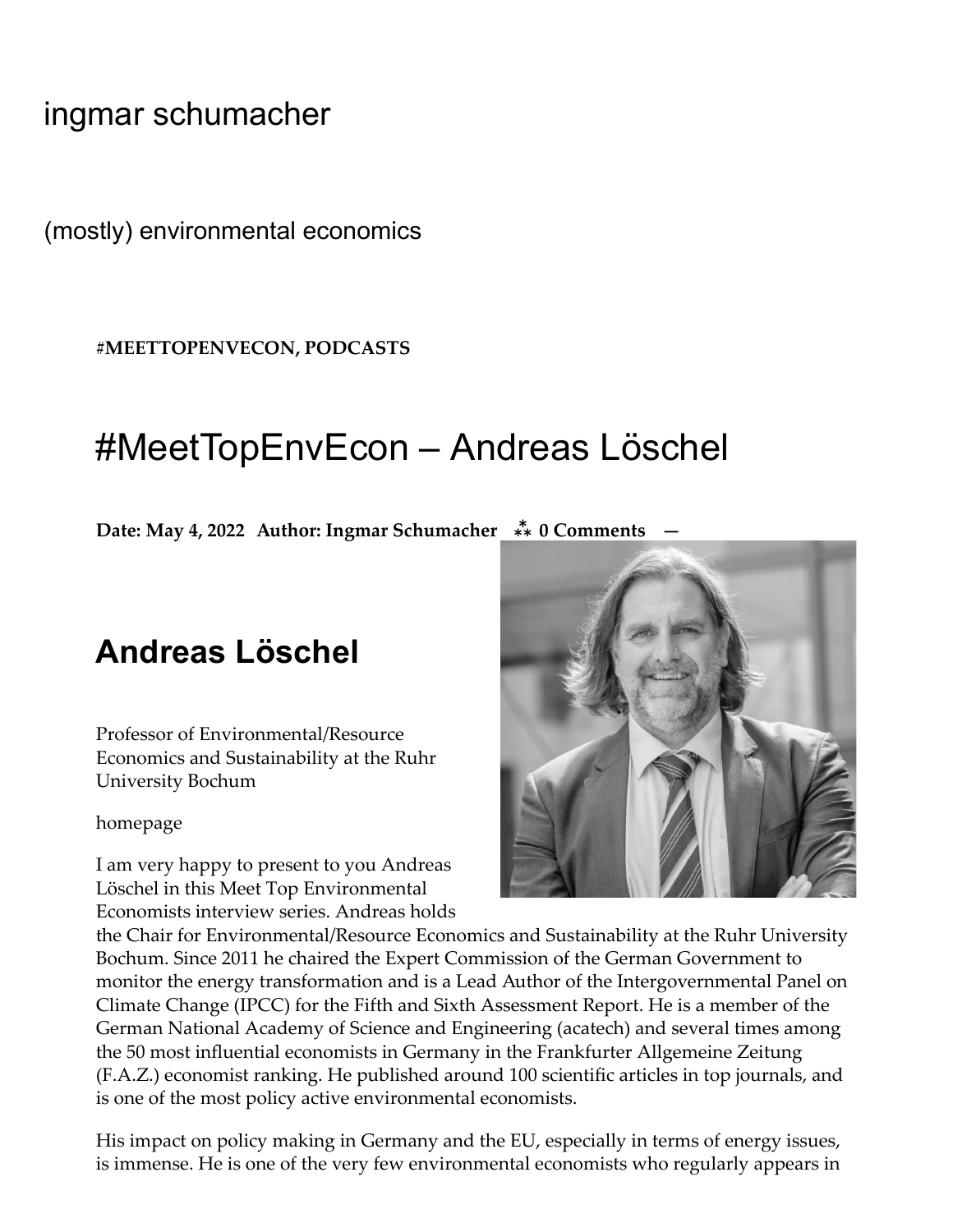national news, both the TV as well as newspapers and the radio. It is pretty amazing where he takes the time from to do all this policy work, and, despite all that, he still publishes many academic articles. There is much to learn from someone like him, and I would say a really vital lesson that any reader should take away is that it is possible for an environmental economist to bring one's ideas and knowledge into the policy debate. The path towards this may be rough and rocky, but, as Andreas shows, it is possible, given one is willing to put in the effort.



Here is the **podcast version of the Express Views interview**:

0:00 / 11:58

Podcast version of the Express Views interview with Andreas Löschel

And now I am very happy to present you the **Meet Top Environmental Economists interview**:

(Date of interview: December 2021)

# **Meet Top Environmental Economists – Andreas Löschel**

*Could you please tell me what motivated you to do research in environmental economics.*

I had a very interesting encounter with Joe Stiglitz in 1997, just before I ended my diploma in Nuremberg. Joe was handed over a prize for achievement of the University of Nuremberg with a lot of money and my professor asked me to host Joe for a day and take him to Rothenburg ob der Tauber. Rothenburg is a very nice, medieval town. I had the pleasure the spend the full day alone with Joe Stigli� and his wife. I was working as a tour guide at that time, explaining the city and making some extra money. So, I had this full day with Joe Stiglitz who was already very famous. That was all very interesting because he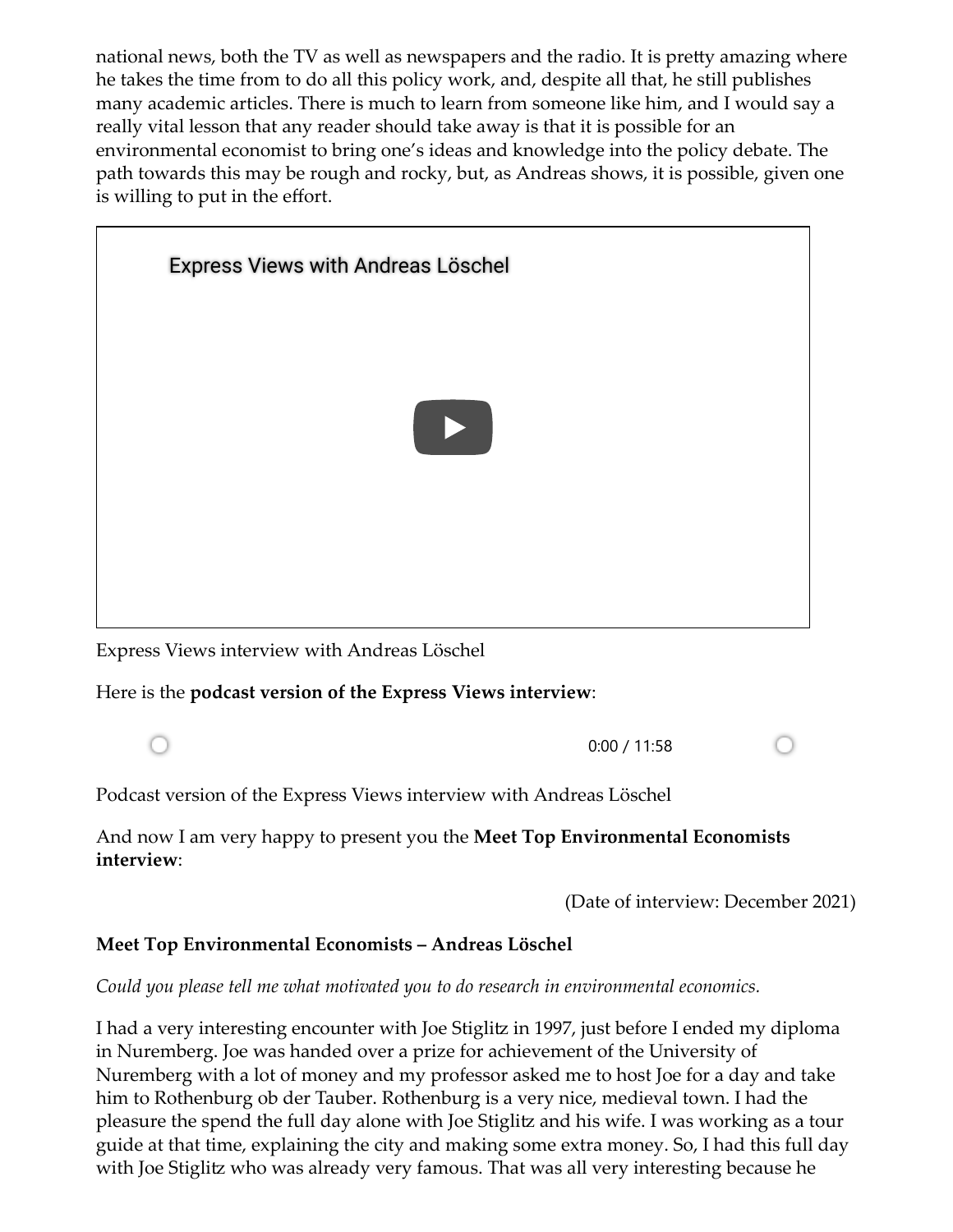asked me a lot about my own opinions, what my point is on this and on that. At that time, I wrote a master thesis on old age security and pension systems, and I wanted to do something with public economics.

But Joe kept asking me about environmental issues, environmental regulation, environmental problems and the likes because he was interested already at that time working on this topic. This was for me an important occasion because it was this encounter with somebody who was a world leader in researcher, and it was very inspiring to see how was he thinking about things, what he had achieved , what was he working on.

Then. a month later, I saw an advertisement of a position, which was the first PhD position on environmental economics, a graduated program at the University of Heidelberg in Manheim.

So I was coming out of this public economics perspective and had these ideas about environmental taxation which was something, let's say, new, and it was also the year where the Kyoto protocol was negotiated. Then I decided to apply, and I was lucky to get this position, which was basically the first graduate program of the German Science Foundation on environmental economics. My advisor, Klaus Conrad, brought me into the CGE (Computable General Equilibrium) modelling. He had just come back from a year with Dale Jorgenson in Harvard, and he was bringing back CGE models to Germany. Then I ended up getting in contact with Christoph Böhringer, who just started in Mannheim at the ZEW.

From there on we were just working on developing models for impact analysis. That was really an exciting time. Then I went to the European Commission, and afterwards got a leading position at the ZEW. This was a development without a lot of planning, in fact I never had a master plan to move into academics. The next step seemed to always have been a good decision for me, and it turned out that I ended up with this professorship first in Heidelberg and then in Münster and now in Bochum.

#### *How very interesting. You seemed to have always met the right people at the right time.*

Yes. I think everybody is probably meeting the right people at the right time, but it is probably important to take these chances as well and to develop from there.

# *You moved around a lot. What is your main motivation to move to different places?*

Moving to another place is an opportunity to learn new things, to take up new questions, to meet new people and to build new networks. I think it can be very important for your own development. When I was working at ZEW I was doing a lot of quantitative analysis, I did my PhD, my habilitation on simulation modelling. When I moved to Mannheim, I started doing laboratory and field experiments. In Münster, I was working more on questions about energy (while before I was more working on climate and climate policy). I was more interested in bottom-up research on energy policy analysis with a lot of focus on energy demand behavior. When I moved to Bochum I again restructured my research agenda, looking a bit more into industry and mobility issues, building infrastructures and industrial transformations, which will be the next big thing in Germany.

*I can totally agree that it is much more interesting to work on a variety of topics. But if you compare this to what most researchers are doing, then they work all their life on one very specific single idea.*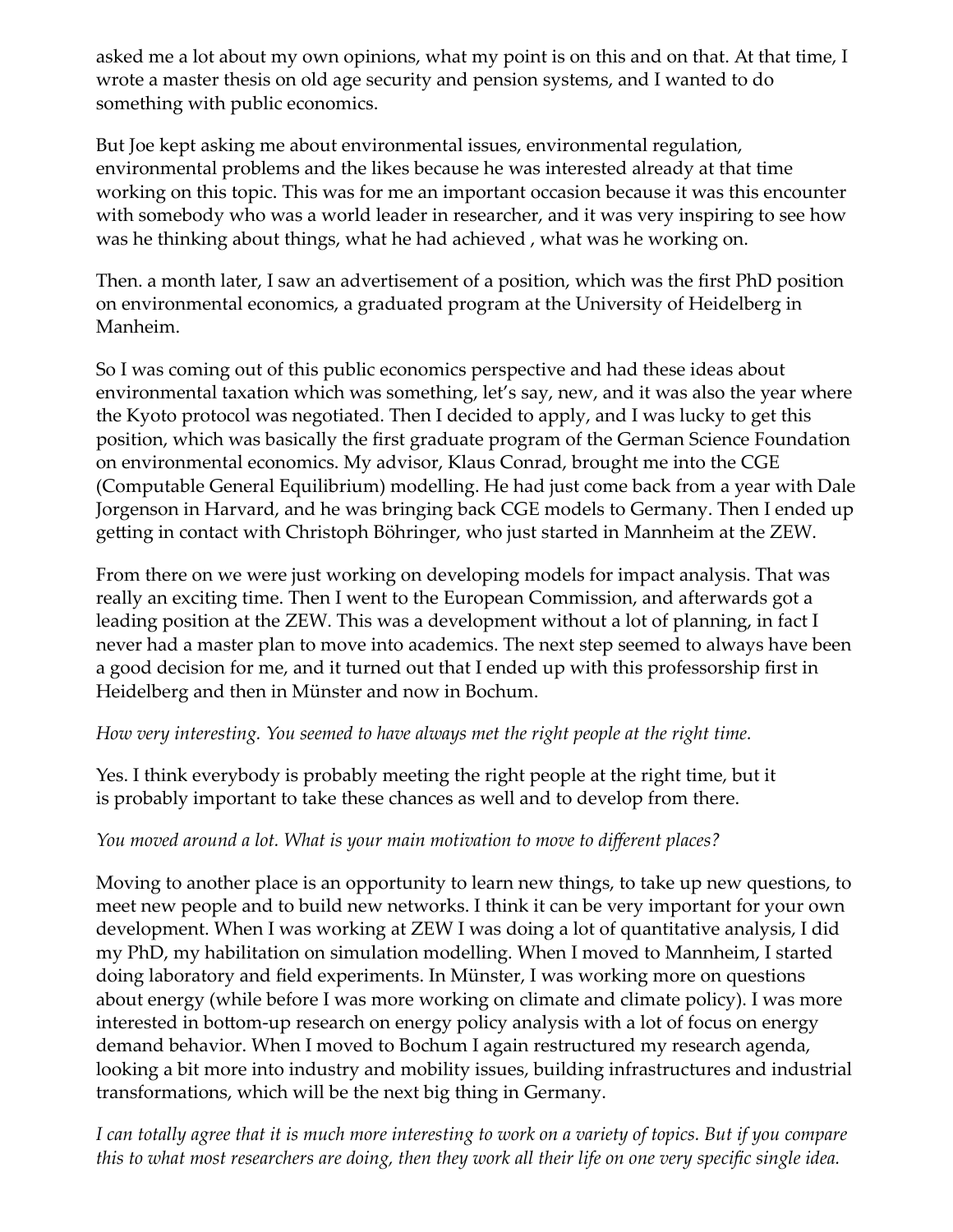*Don't you find it is becoming increasingly more difficult to change the topic and to work in something new?*

Yes, that is the case. But, I think, in terms of what you have learned in the past, you have built up knowledge on methods, you have built up knowledge on theory, and all of these are, of course, not lost. I've also never been a person that was doing classical research where you work over years to get a paper done. The reason is that I am not only interested in the academic quality, which I think it is important, but I am as well interested in the impact of the research in the policy arena. I try to develop a science-based answer to pressing issues, and here the time scales are often not years but much shorter.

Nevertheless, in academics I think you need both: You need the people that stick with the problem for decades, but there is as well room for other ways to do research.

*What we have just been discussing is maybe not the best advice that one would give to students inour field. If you had to give advice to students in our field, what would it be?*

I think for PhD students the ideal is really to try to get to the academic edge and try to integrate as far as possible and as soon as possible in the usual academic life. To be successful it is important to be in international networks, try to get in contact with people that are on the edge in these topics, to go to conferences and talk to the people that are the leading researchers in your area, understand what they are working on, and what are the problems they are concerned with. I think it is crucial for young researchers, to really learn how academics is done in an international competitive framework.

#### *What kind of skills should they acquire? For example, on one hand, there are very technical skills, while on the other hand there are very interdisciplinary ones.*

I am very big fan of the technical side, so I think it is important that you are very good in terms of methodology. This can be theory, it can be econometrics or empirical or experimental work, but I think you must have a methodological core, and you really must have the depth to publish in economics journal. This should be the direction to go.

You are not going to be very competitive if you become too interdisciplinary early on in your career, because there are other people that are in much better position, and many of the PhDs in Economics departments do this type of work. I suggest that later you can learn a bit better how to place your research in a broader context. I would always advice to be strong disciplinary, and to publish in leading economic journals and develop it from there.

#### *What future direction would you then envision for environmental economics and what kind of obstacles do you see there?*

I have just done an overview article where we look at the development in the field using the articles in the Journal of Environmental Economics and Management and I think one of the insights you can gain from there is that you have developments that are driven by certain areas (especially climate change and the energy transformation), and nowadays a lot of articles are moving from theory to empirics as well as to experimental approaches.

In the next years I think we will see a much broader use of newly available data that you have not seen before, which will be looking deeper at the temporal or locational differences in environmental impacts.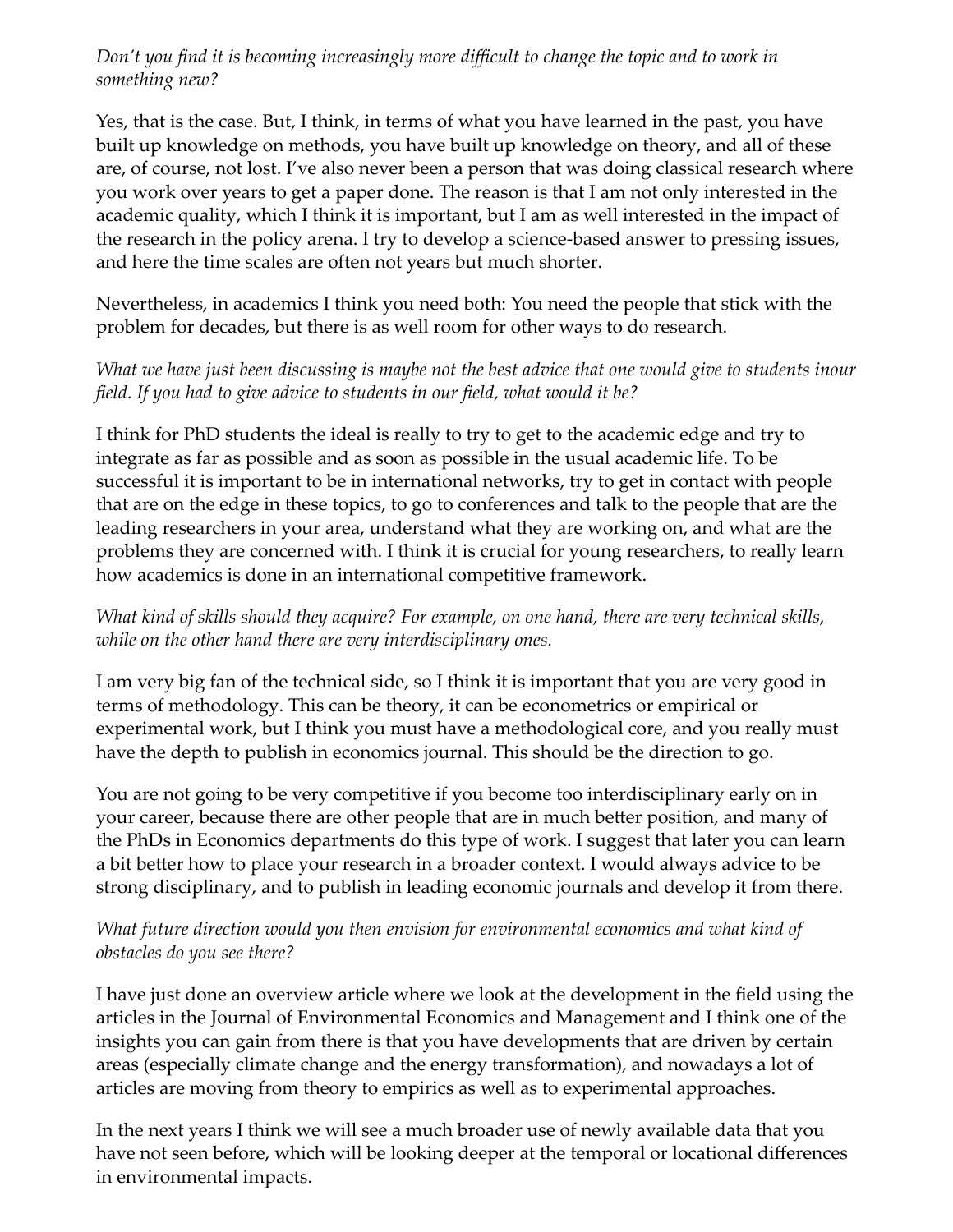In terms of the field as such, we see as well that there are more publications in top journals. Until a couple of years ago there had been practically no publications in the top five journals in economics from the environmental side. This is changing now as well.

in environmental impacts.

There is more demand for environmental work from editors in top journal, because before they did not see the worth or the potential. There is also the supply side, with many more researchers with very good education in excellent departments that are now working on environmental issues and writing high quality articles. I think what we are going to see is that this whole field is going to become mainstream in top journals.

In terms of the obstacles, I would see that we are going to be side-lined as economists from other disciplines. Think about climate change and think about the discussion about the pace of change and the need of quick transformation.

The usual approach of economists is to study policy responses in terms of efficiency, of the right policy mix, and addressing different externalities. But there is often a need of urgency in responses, so policy makers do not care necessarily about things that we traditionally are interesting in. They want to achieve as much as possible, as quickly as possible. In this case, efficiency and trade-offs are no longer playing a big role. I think that is a real danger for the field, and this will be a big obstacle for the economists to be heard in this type of discussion in the broader public.

*You are one of the few environmental economists who has substantial exposure to the policy side. From 2007 to 2014 you were the head of the research department Environmental and Resource Economics at ZEW. You were coordinating over 20 full time researchers, and in that time, you regularly travelled to Berlin, talked to Merkel and other leading politicians. What do you take away from that time, what were your key experience?*

Policy advise should be grounded in research, but in the end these are two different spheres. In your research, you must come up with a rigorous analysis of problems. and in the policy arena, you must come up with a good description of possible solutions. For policy makers you should give your assessment of pros and cons, which sometimes is based on your own research. Very often, however, the own research is going to be much more detailed while politicians are going to ask you bigger questions. Policy advice is a bit like the IPCC idea, which is synthesizing research. You are not going to sell your own research but your reading of the literature and the insights that you think now can be derived from this and can be brought into the policies spaces. It will be, to some extent, subjective, but you try as good as you can to be objective.

My point is, it's not that you're doing your research and then you come with your paper and show this to a policymaker. This is not how it is working and very often you're going to see that a lot of policy advisers are not at all familiar with the research in the field. They have basically no background in Environmental Research, and even many of the leading policy advisors have not published anything on climate policy. Still, they are making both claims on what the government should do in terms of environmental policy, and some are using their academic credentials to do so, but very often though they are from other fields.

For this reason, I think it's important to really understand the literature in the field that you're talking about, being capable of synthesizing academic research in a way that it is helpful for policy makers, and it's important to keep credibility with your fellow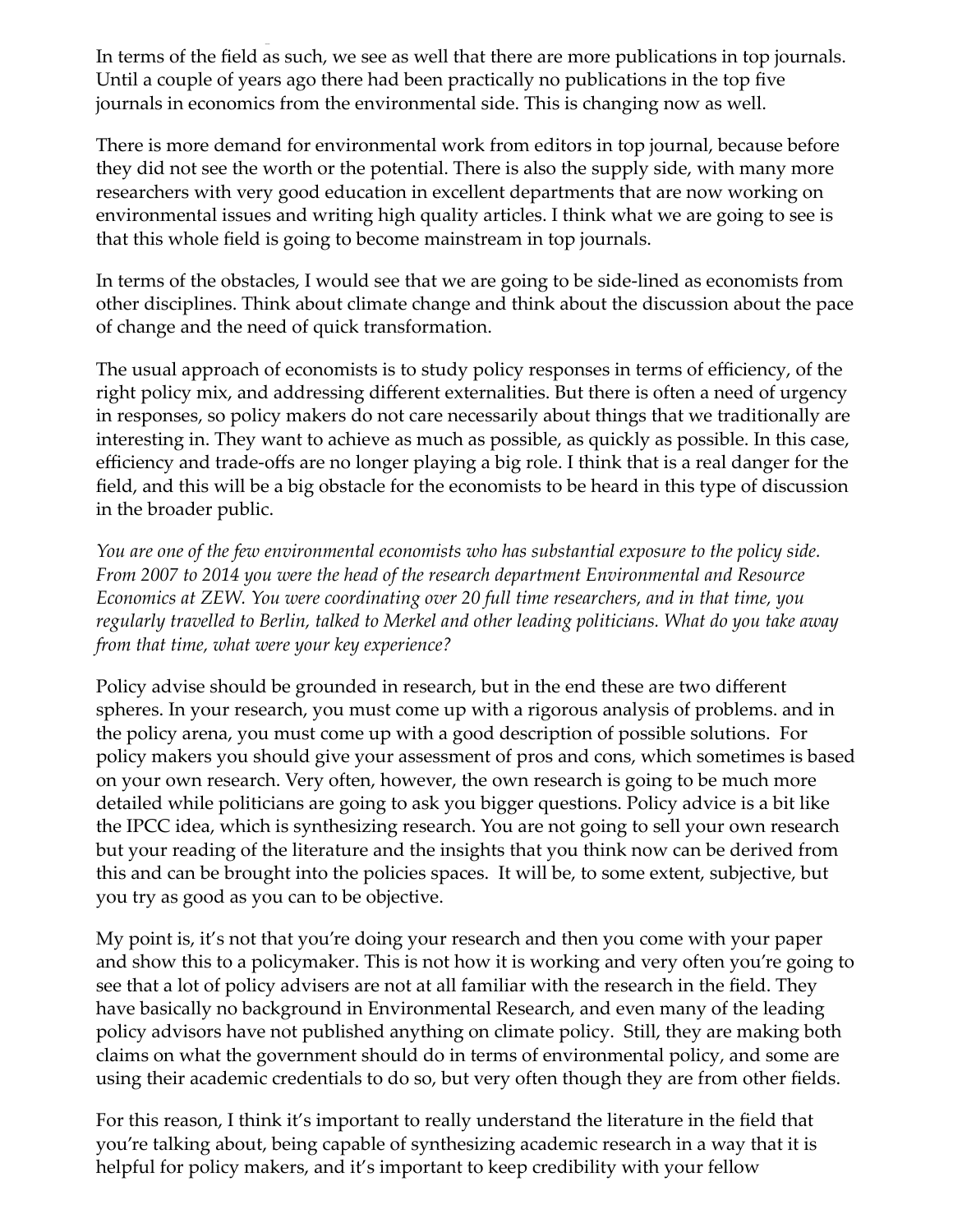researchers. This should be the foundation for doing science-based policy advice.

You have to understand what the problems are that policy makers want to solve. In addition, you have to have the capability of providing a bundle of possible answers, not just one, with some qualifications on likely consequences, and then you should be able to step back and let politicians decide. In the last two decades, I have seen a lot of decisions which I thought were wrong, and I would have done differently, but this is not my role. I can try to offer my advice as a researcher who specializes in this field, but it must ultimately be the policy maker who decides. This is a process that needs a bit of persistence and yields quite some frustration, but I still think it's worthwhile, over the long run.

*Most politicians do not have the academic background that you have just been talking of, and they already have a certain view or opinion on topics. If you come to them with some advice that somehow does not conform with their view, but that you know is sufficiently well grounded in academic research will they ignore this?*

There is always a danger that policymakers are going to pick just one argument that fits their agenda. That is inherently a danger that we are facing, and I always tried to circumvent this danger of just being used by policymakers for some decision that they want to push. There are of course many people that are bringing forward their wishes and their perspectives to politicians and academics are only one of these groups.

It depends a bit on the politician, how they are valuing these different inputs, and there are some politicians that are interested in learning about other perspectives that are not necessarily in line with their political intuitions. But this is not the rule, and I would say it's rather the exception. I think they often like talking with academics, but they are often hesitant to really engage in this type of argumentations, which are very often more nuanced than they can sell to their constituencies.

It's a difficult situation as well for advising policymakers as you have to take this into account, in the end you're one voice and there are many other voices. As academics we are, however, independent, and thus we have the luxury to come up with inconvenient claims and we should use this position as well.

*Since 2011 you have chaired the Expert Commission of the German government to monitor the energy transformation. You have also travelled regularly to China and worked with the Chinese government. Do you see important differences how Europe and China handle energy issues? How do they approach academics who are trying to tell them what to do or suggesting them what do?*

In Germany I've been doing this for 10 years now, under different governments, with different parties and politicians. In Germany we are not really embedded in the government, but we are side-lined a bit and we talk with politicians but it's not like in the Council of Economic Advisors in the US where you are really participating in drafting laws and so forth, where you have a direct possibility as academic to influence policy. In Germany researchers are not part of government, they are advising and that means the impact is much softer than the potential impact in the US, for example, where you see academics have leading roles, for example, in the White. Researchers in Germany can give opinions or give a perspective, but they are not involved in the legal process in a concrete way.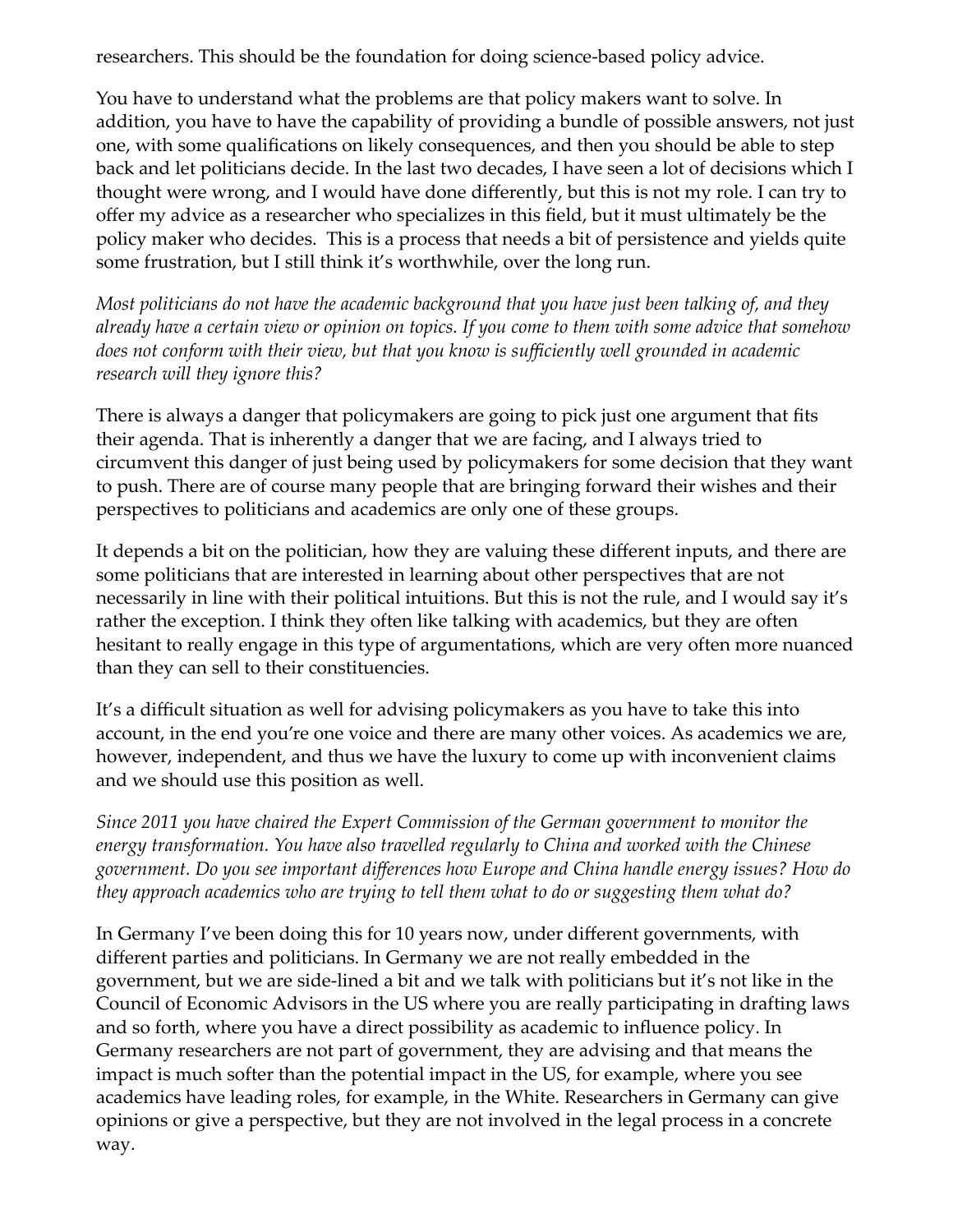In China I have to say that I am seeing this from the point of view of an European economist in the end. I can only observe how the Chinese colleagues are advising their government and my role is not such an important one. The Chinese are very interested in understanding the German perspective on many of these transformational issues, such as moving out of coal and nuclear, and how we are transforming our industry. That sounds for them really revolutionary, and they are really interested in trying to learn why we are doing this and how this should be managed.

I feel foreigners who are going to China are trying to show that there are good examples of environmental policies, and that we have been able to balance economic development with environmental or social issues and I think that's an important message as well to deliver. In China, academics are again much closer to policymakers than we are here in Europe. I think they are doing a lot of direct work for the government but in comparison to the US probably with less possibilities to influence the decisions of the government. In the US researchers have more leeway, more possibilities to bring in their economic ideas into legislations. In China, academics are heavily woven into governmental issues but with much fewer possibilities to influence policy.

#### *What do you think is the better way, the European one, the Chinese or the American one?*

I have to say I have a big sympathy for the American way of policy-science interface. Personally, I like a lot the idea that you're a top academic and then you spend some time in the government and then you go back to university. We don't have this; we have these separated spheres and I see that's not very fruitful in terms of exchanging different perspectives. So very often academics are unaware of the way policy formation is happening, and policy makers are not understanding the quality or importance of scientific work. For example, for them, everybody who has a professor title is basically delivering the same quality of advice, simply because they don't understand the academic system. So, they cannot distinguish between a statement that they are hearing from X or Y, because they are unaware of how academics are checking quality and how quality can be distinguished.

Policymakers here in Europe don't really appreciate academics that are moving into administration and opening a little bit of thinking. I think Americans are more open to this interaction than Germans. However, academics in the US see it as the privilege to work in administration, while, for example, in Germany, it's seen as a bad thing. Moving from academics into policy for some time is seen as something you should not do. In contrast, in the US, academics from the very best departments are directly involved in policymaking and it seems that this is appreciated.

#### *You were the lead author for the 5th and 6th assessment report of the IPCC. How does someone become an author for these assessment reports?*

That was a miracle. You must apply for it and then there is a selection process, but this is behind closed doors. I think it's probably a combination of visibility, because in the you must be appointed by the government, which is the only direct interference of policy. In general, the authors are researchers that are visibly academically, of course, but as well visible in general policy discussions. Nobody knows why and how you are selected as lead author. It's a bit different for contributing lead authors, because then you have a big responsibility and people are interacting, and asking whether somebody wants to take over this role but besides you simply don't know, I mean you're applying and then you hear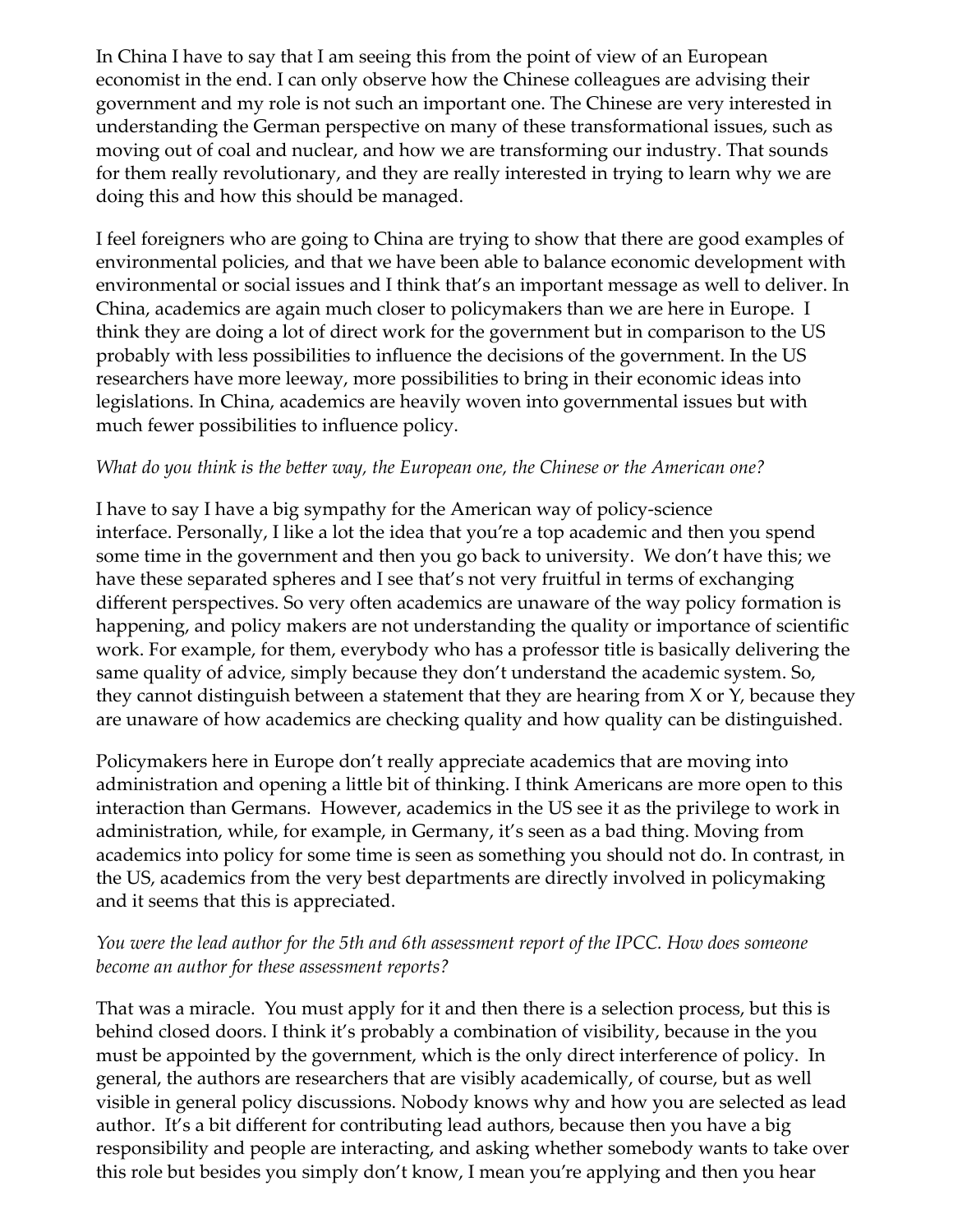### from IPCC.

### *What positive or negative experiences did you walk away with from this experience?*

It's a relatively intensive work over a long period of time and academically it's not very rewarding. In terms of citations, it might be OK because these are highly cited documents, but most academics will not value a lot the 120 pages that you have wri�en. It's highly away from an economics point of view and a highly inefficient process because you're writing, and re-writing and you get thousands of comments, and you rewrite and rewrite again.

Sometimes you struggle to remember what was the idea that you started off with three years ago, because this has been maneuvered and rearranged for several times.

But I think it is an interesting experience to bring these different perspectives in one chapter. You must find a version where all authors agree, so you have to sometimes also compromise, you have to argue your own points. These things are very often discussed sentence by sentence with all the other colleagues and this is not a self-selected group of friends, but this is a group, a global group with very different perspectives.

As an example, for the chapter on energy in the IPCC report, you know that even between Germany and France there are quite some differences in how they think the energy system should look like and even more on a global scale. In the end, if we want to tackle these problems, we really must develop solutions that work for everybody or otherwise this is not going to function. Therefore, discussing with the IPCC authors from the US, from China, from the developing countries, Africa, South America, I think this is really rewarding because otherwise you'll stick to your own research bubble, while here you are confronted with these perspectives.

### *A slightly different topic. Do you know the concept of holidays, or do you take your papers to the beach?*

I know the concept of holidays and from time to time you have to rest also a bit. But, if I am honest, while I'm not taking my papers to the beach I'm working on them in the evenings, for example. So it's very difficult to really stop for a few days; I think I've not done that in the last two decades. There are the papers that you want to work on, as well as doing a lot with the press and then you have to follow up what's happening in reality. I'm a big fan of relaxing and spending time on the beach, but letting go fully is difficult.

#### *What is your favorite economic joke on anecdote from a conference?*

When I started my PhD I went to my first EAERE conference. I personally have to say I always linked it up with football, because usually we have either European Championships or World Championships. Very often I'm linking this with watching football with friends and co-authors and having nice evening somewhere where we would talk about research, but then as we would sit together and cheer for our teams. I think that the deepest sad memory is 2006, when we hosted the world championship in Germany, and there was the world conference in Kyoto, and I was watching the semi-final Germany-Italy. There were many researchers from FEEM with Valentina, Massimo and Carlo and we were in this Japanese bar watching this game and the Germans lost in their home championship, but the